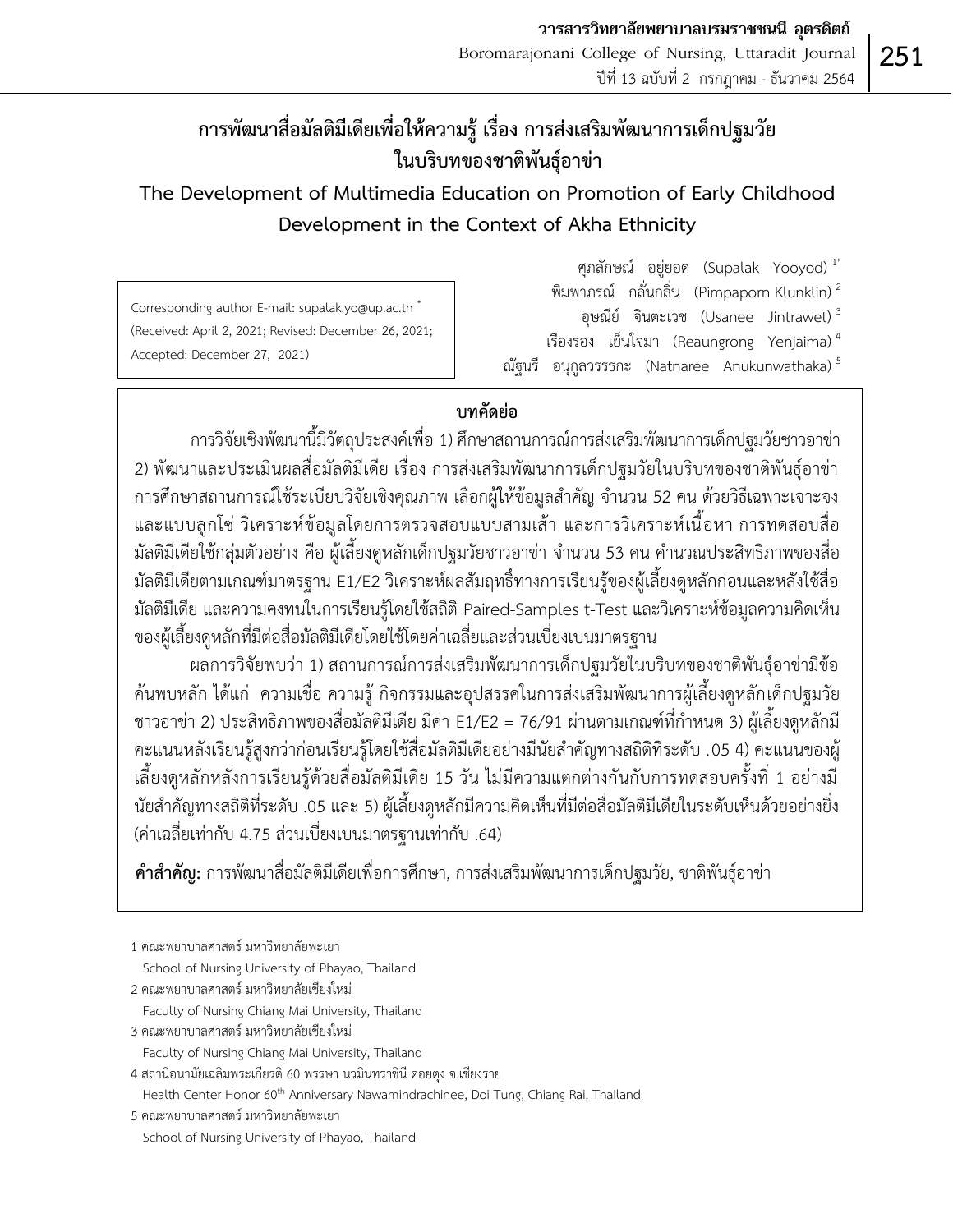#### **ABSTRACT**

 The purposes of this study were 1) to analyze the situation of promotion Akha early childhood development 2) to develop and to assess multimedia education on the promotion of early childhood development in the context of Akha ethnicity. A qualitative method using purposive chain-referral sampling was employed to recruit 52 key informants to the study. Data were analyzed by using content analysis and the triangulation process. The efficiency of multimedia testing E1/E2 was calculated among 53 Akha primary caregivers before and after using the media. The Sample t-test was used to compare the mean knowledge scores before and after using the media; mean and standard deviation was used to analyze Akha primary caregivers' opinions toward the media.

 The findings showed that 1) The four main points show the situation toward early childhood development including beliefs, knowledge, activities, and obstacles 2) The efficiency of the multimedia test showed  $E1/E2 = 76/91$  which all met the criteria. 3) The comparison showed that the mean post-test knowledge scores were significantly higher than the pretest at the 0.05 level of significance. 4) There was no statistically significant difference in mean scores between after immediate usage of multimedia education and after 15 days at the significance level 0.05 and 5) 40 primary caregivers had their opinions "strongly agree" toward the use of multimedia education ( $\bar{x}$ = 4.75, SD=.64).

**Keywords**: Development of Multimedia Education, Early Childhood Development, Akha Ethnicity

#### **Introduction**

 Akha ethnicity is one of the thirteenth ethnic groups originated in southern China. Most of Akha ethnicity in Thailand came from Burma, and they have been settling in Thailand over hundred years in the northern mountainous areas. Chiang Rai province is home to most Akha villages with the approximate population of 80,000 people (Ministry of Social Development and Human Security (MSDHS), 2015). Over the years, Thai government has realized the importance of ethnic minority development which is considered one of national security issues. Akha children have the same rights and responsibility as other Thai people. Akha people have access to basic services including public health which is essential to basic human life. Health promotion and disease prevention are the priority benefits among Thais and ethnic minorities. (MSDHS, 2013; MSDHS, 2015; Strategy and Planning Division (SPD), 2020). Some basic public health benefits for Akha children aged 0-5 years are health assessment and promotion of early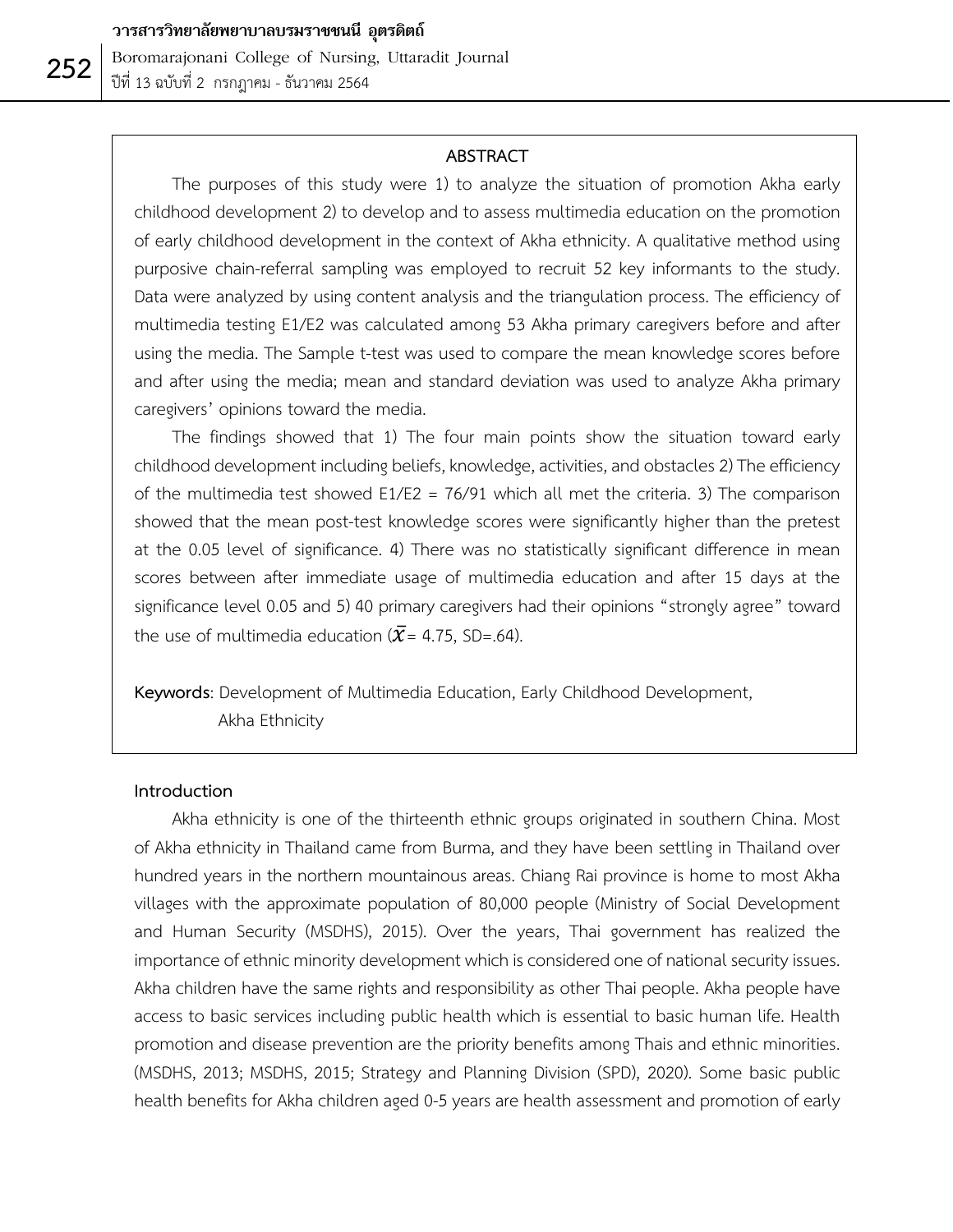childhood development. The benefits are vital because it assesses children during their first stage of childhood development, allows the primary caregivers to handle and cope with the problems related to health and well-being of children. As a result, children will grow up developing their mental and physical health according to age and are able to grow up with quality and contribute good deeds to society. In addition, child development is one of the important indicators in monitoring the implementation of the Ministry of Public Health in accordance with Thai National Strategy. The strategy emphasizes the children age group of 0- 5 years old from all ethnic minority groups to have the equal standard in monitoring and promoting child development (MSDHS, 2013; SPD, 2020).

 From 2015 until now, Thai Ministry of Public Health has continued to develop suitable and effective tools to monitor and promote early childhood development. The ministry of public health (2017) has established a manual for early childhood surveillance and promotion manual: DSPM for normal children age 0-5 years of age and Developmental Assessment for Intervention Manual: DAIM) for children in the risk group (Low Birth Weight or Birth Asphyxia) age 0-5 years of age. In addition, several learning tools on early childhood surveillance and promotion were created in Thai language by Thai government. Therefore, there is a language barrier for Akha parents who do not understand Thai language.

 Due to rapid social and economic changes, the ways of life among Akha people have changed from the past. Parents have to leave their homes to work in the city or a foreign country leaving grandparents, especially a grandmother to become a primary caregiver for their children (Jeff, 2014). Majority of elder primary caregivers are unable to communicate in Thai. They usually use Akha language to communicate with their children. Due to this reason, it is an obstacle in receiving health information regarding child development from public health staffs. As a result, primary caregivers lack knowledge in appropriate practice in promoting early childhood development. This is one of the factors causing development delay in Akha's children aged 0-5 years old. A previous study showed that approximately 1,145 children aged 0-5 years old (3.84%) in Chiang Rai province have experienced delay development (HDC service, 2020). It is consistent with several studies which showed that parenting has effects on child development. (Black, Walker, Fernald, Andersen, DiGirolamo, Lu, et al. 2016; WHO, 2017). Other factors preventing Akha primary caregivers from obtaining health information are living in a remote area, living in a remote area, transportations, and inconvenient commutation. Akha villages are located in remote area that is far from health care services and Child Development Center (CDC) in community which makes it difficult to commute from their residence to the city (Jeff, 2014).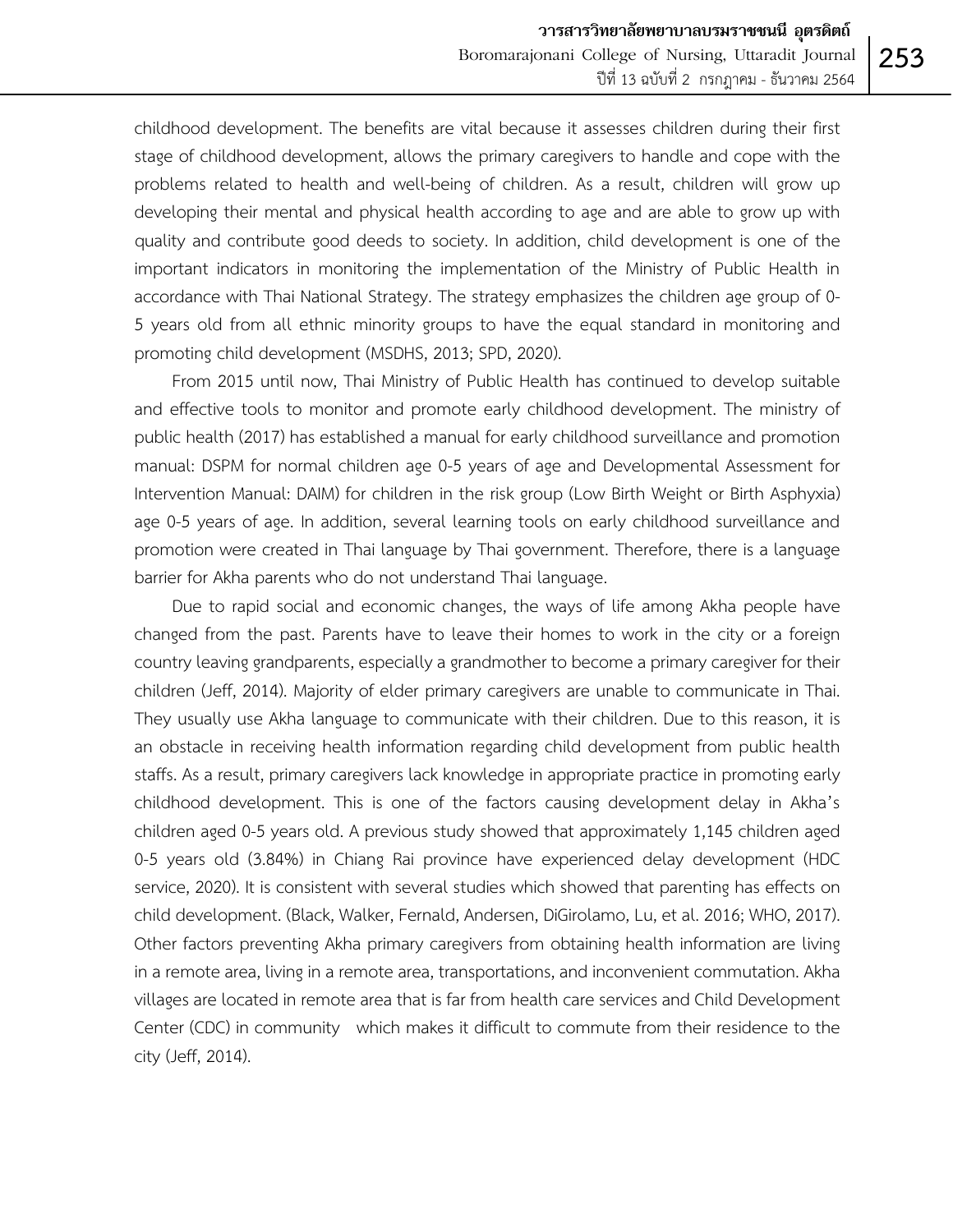Boromarajonani College of Nursing, Uttaradit Journal ปีที่ 13 ฉบับที่ 2 กรกฎาคม - ธันวาคม 2564

 Several studies showed that teaching or providing information through multimedia has been proven to help increase knowledge and skills in learner and constantly create awareness among the learners. Multimedia with attention provoking features including still images, moving images, graphics, audio descriptions and music can stimulate five senses among learners which create a fun learning environment. In addition, multimedia education can be used for selflearning through online because of convenience and saving time and money for users. (Xianhong, 2017) Nowadays, the internet has become a part of our lives in a modern world, multimedia education can be viewed online via any devices connected to the internet. In corresponding to the lifestyle of the Akha people, many Akha people receive news and information from the internet (Mirror foundation, 2020). According to the preliminary survey done by the researcher, it found that the survey of 28 Akha caregivers who took their children to receive health service at the 60<sup>th</sup> Anniversary of Nawaminthrachinuthit, Doi Tung, Chiang Rai, 26 people have mobile phone to connect to the internet. Thai government has organized a project "Border Internet" by providing mobile signal (WiFi) and high-speed internet services to people who are living in mountainous areas covering eight provinces in the upper region, allowing people in highlands to access the internet service including Akha ethnic group. Akha people are able to receive news information easily through the internet; and it is a free of charge (National Statistical Office, 2018). Due to this reason, the aim of this research was to develop and to assess multimedia education on surveillance and promotion of early childhood development in the context of Akha ethnicity for primary caregivers, nurses, and public health staff to have a high quality multimedia education, easily access information regarding early childhood development and cultural appropriateness for Akha ethnic group.

#### **Method**

### **Research settings and participants:**

Data collection was performed in Mae Fah Luang district in the northern part of Chiang Rai Province, northern Thailand which is home to most Akha villages. Mae Fah Luang district was on the hilltop and located 65 kms. from the Chiang Rai city and 958 kms. from Bangkok (Google, 2020). Qualitative method using purposive chain-referral sampling was employed to recruit 52 key informants to the study including 20 Akha primary caregivers who are able to communicate in Thai language, 10 village health volunteers, 5 teachers from child development center, 12 registered nurses and public health workers, and 5 directors from health promoting hospitals.The efficiency multimedia testing was performed on 53 participants who were recruited using simple random sampling.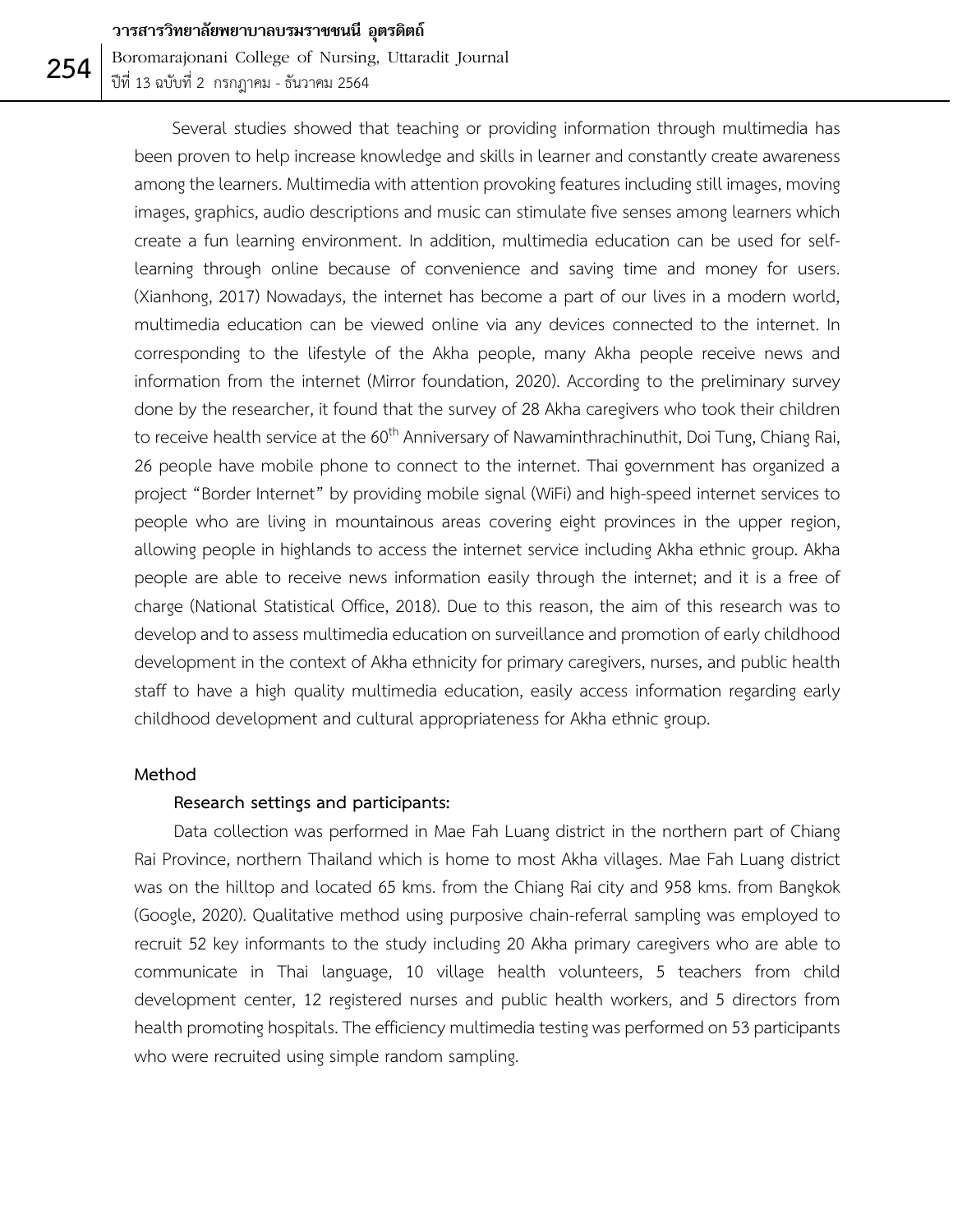## **Ethical Considerations:**

This research was approved by The Ethics Review Committee for Research Involving Human Research Subjects Phayao University with the certified number 3/017/61. The study process was explained to participants before the study begin. They received both written and verbal information regarding the objectives of the study, the process of the study, and the benefits from the study before they agree to participate. Their information would be kept confidential.

### **Instruments**

1. The Semi-structure interview guide were used to guide a focus group and in-depth interview in 4 major issues including: 1) Beliefs toward childhood development; 2) Knowledge regarding surveillance and promotion of early childhood development; 3) Activities for promoting child development; and 4) Obstacles in promoting early childhood development. The validity of the questionnaire was checked by six experts in the related field of the study.

2. Knowledge questionnaire regarding the promotion of childhood development for Akha primary caregivers. The content validity = .8 and the reliability was tested with KR  $21 = .7$ .

3. The opinions assessment questionnaire for Akha primary caregivers toward their opinions on the usage of multimedia education on promotion of early childhood development in the context of Akha ethnicity. The validity of the questionnaire was checked by 6 experts. The CVI =  $0.8$ . The reliability was tested with the Cronbach's Alpha Coefficient =  $.8$ .

4. The fourth instrument was the developed multimedia for promoting the early childhood development based on the context of Akha ethnicity and in the Thai and the Akha language. The multimedia is a cartoon animation together with real Akha persons as presenters which lasted one hour and seven minutes. This media was tried out during the field testing and its effectiveness was at E1/E2 = 76/91 against the set criteria of efficiency. It was given to the primary caregivers, and they were immediately assessed their knowledge both after using the developed multimedia and after 15 days. Finally, the primary caregivers were asked to rate their opinions toward the developed multimedia.

#### **Process**

 Step 1: To study a situation analysis on early childhood development in the context of Akha ethnicity. Qualitative method was employed to the study. The semi-structure interview guide was used to obtain information from focus group interview, group meeting, In-depth interview among 52 key informants. Triangulation process was employed to validate information obtained from different sources and forum was organized to present the issues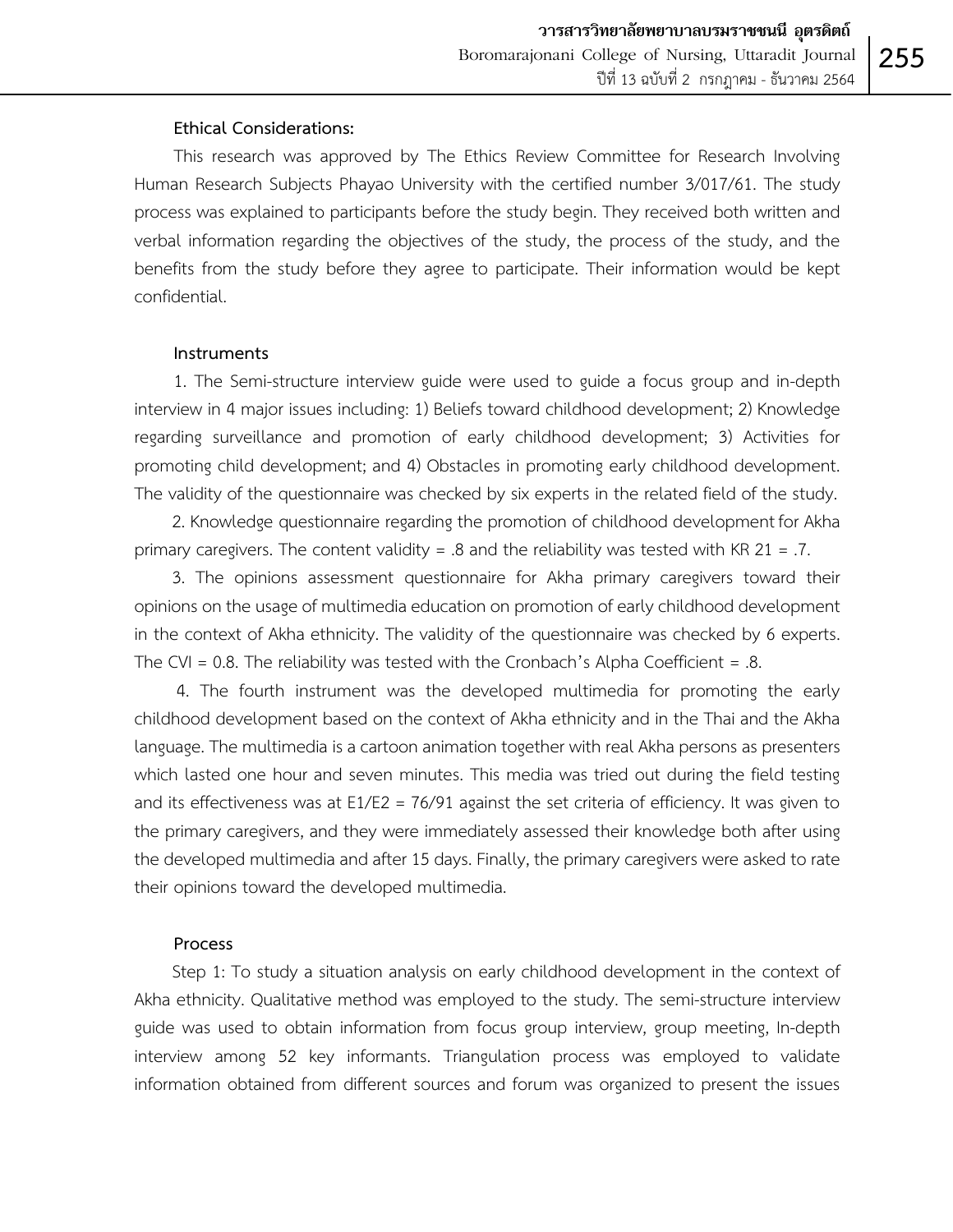Boromarajonani College of Nursing, Uttaradit Journal ปีที่ 13 ฉบับที่ 2 กรกฎาคม - ธันวาคม 2564

obtained from the situation. The obtained information was analyzed using qualitative content analysis based on Graneheim and Lundman's procedure (Graneheim & Lundman 2004). Procedures applied during this step were 1) rereading the entire data of the interview session several times to identify the utmost important information for the study, 2) classify the data and the statements into categories and units, 3) condense, code, and compare the data in terms of differences and similarities through an interpretation process, and 4) thematize the data to link all related information. Ideas and plans for the development of the multimedia education in the context of Akha ethnicity were encouraged from all participants involved.

 Step 2: To develop multimedia education on promotion of early childhood development in the context of Akha ethnicity.

 The obtained information from literature review, DSPM, and situation analysis was used as a guideline to create an appropriate content, an outline the story board. There were 3 main parts: 1) The definition, the significance and the promotion of well early childhood development, 2) Content on early child rearing for their age-appropriate development, and 3) Content on promotion of early childhood development according to age of children based on DSPM. The researcher has applied the Akha folk toys that were easy to find around the area and relevant to the toys suggested in DSPM so that its objectives would not be misled. The multimedia education was first developed in Thai language. The content was checked by 6 experts, after that translator translated the revised multimedia in Thai format to Akha language sentence by sentence using back translation method. The media production team recorded the audio content in Akha language according to the completed transcripts.

Step 3: The researcher performed the efficiency of multimedia tests based on Chaiyong Promwong's procedure (Chaiyong Promwong, 2013) with 53 Akha primary caregivers Three tests were performed including

1) One to one testing [1:1] tested among 3 Akha primary caregivers. The result showed  $E1/E2 = 40/85$  (not lower than 60/60). After that, the researcher revised the media content and ran the second test with the result of E1/E2 = 70/90 which meets the criteria (Chaiyong Promwong, 2013).

2) Group testing [1:10] the researcher used the revised media content from the prior testing and tested among new 10 Akha primary caregivers with the result of E1/E2 = 72/91 (not lower than 70/70) (Chaiyong Promwong, 2013).

3) Field testing [1:40] the researcher used the revised multimedia from the step 2 to perform the field testing with the new 40 Akha primary caregivers. The result showed E1/E2 = 76-91 (not lower than 75/80) (Chaiyong Promwong, 2013).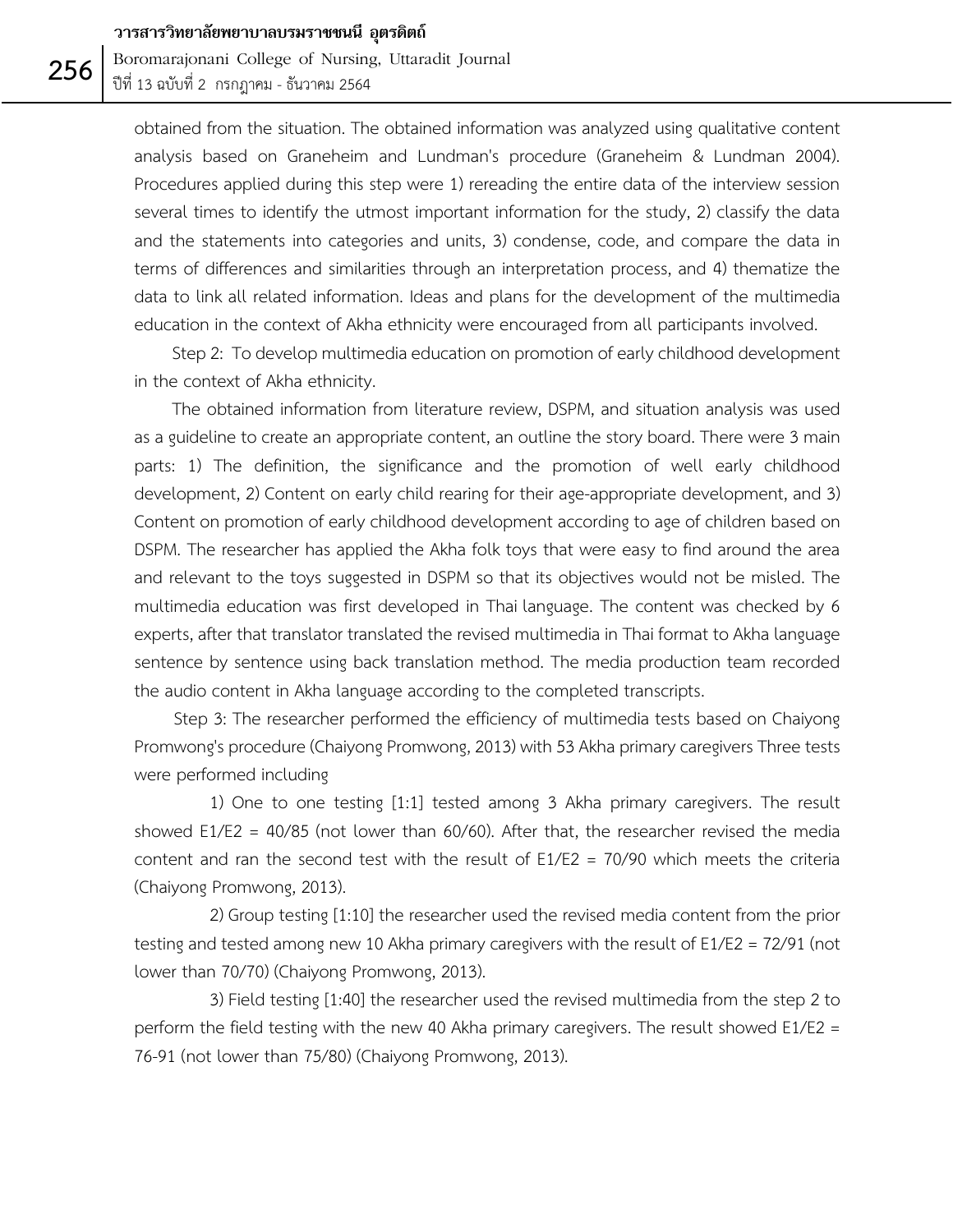At the end of step 3, the Thai and Akha multimedia version to educate the promoting early childhood development was developed. This media contained three main parts including 1) The meaning of development and importance in promoting early childhood development (last 2 minutes), 2) Raising early childhood for having age-appropriate development (last 4 minutes) and 3) Promoting the development for normal children aged 0-5 years in four skills; gross motor, fine motor, language, and personal and social. This last part was divided into 16 episodes (last 60 minutes). At the end of the media, the channels for obtaining counseling and media access channels were presented (last 1 minute). Part one and two were presented with cartoon animation whose characters represented Akha's identity while part three was a virtual reality video filmed in Akha village and performed by Akha caregivers and children.

Step 4: The researcher analyzed the comparison of mean knowledge scores before and after using the multimedia education on and promotion of early childhood development in the context of Akha ethnicity using paired sample t-test. After 15 days, the researcher conducted the second test of knowledge after learning to analyze knowledge persistence or working memory toward the multimedia education on the promotion of early childhood development in the context of Akha ethnicity using the paired samples t-test. (Baddeley, 2012)

 Step 5: The researcher analyzed the scores of primary caregivers' opinion toward the usage of multimedia education on promotion of child development in the context of Akha ethnicity using percentage, mean and standard deviation.

#### **Results**

1. The situation analysis showed that majority of Akha primary caregivers were mothers and grandmothers. There were four main points explaining the situations including beliefs, knowledge, activities, and obstacles. The detailed are as follows a) Akha people have a belief that Children must carry on family line and inherit their race for generations; therefore, each child must grow up physically and mentally healthy. When the new Akha is born, family will hold a blessing ceremony for bringing good soul to a child and perform a ritual ceremony to inform their ancestral spirits to help protect the child. Akha people also believe that if a child is sick, that is caused by an angry spirit; b) Akha mothers were educated regarding surveillance and promotion of early childhood development at the hospital where they gave birth. However, elders who are grandmothers did not have appropriate knowledge resulting in a slow development of a child; c) Two main activities for child development were allowing children to play freely in nature environment and telling stories to children, and d). Obstacles towards surveillance and promotion of child development were language, location, commuting and lack of learning materials.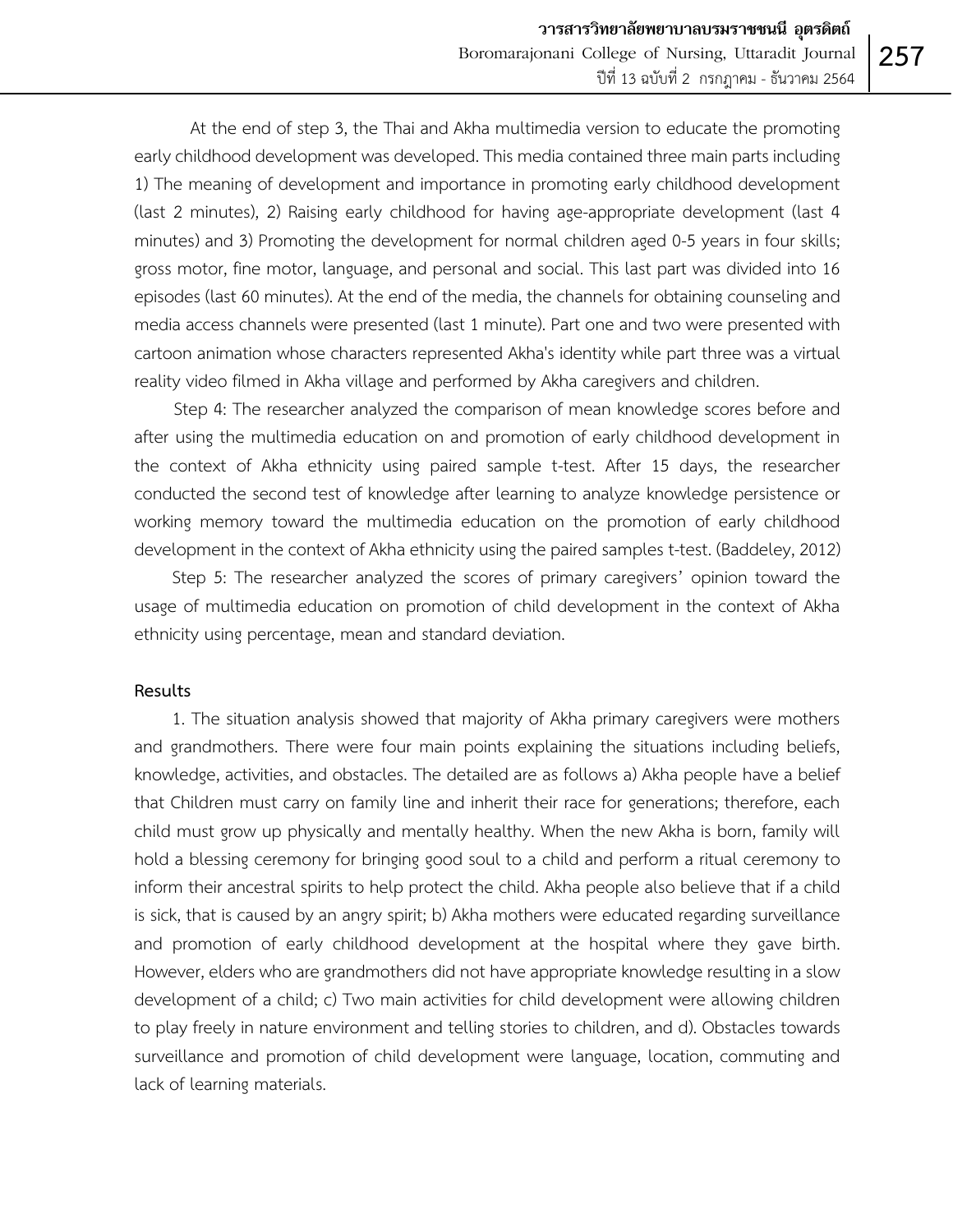Boromarajonani College of Nursing, Uttaradit Journal ปีที่ 13 ฉบับที่ 2 กรกฎาคม - ธันวาคม 2564

2. The results showed the efficiency of multimedia field testing [1:40], E1/E2 = 76/91 which met the criteria; the multimedia education was efficient in increasing knowledge and promoting early childhood development among Akha primary caregivers.

3. The comparison of the mean knowledge scores of Akha primary caregivers between before and after using the multimedia education on promotion of early childhood development in the context of Akha ethnicity showed that Akha primary caregivers had higher knowledge scores after using the multimedia education at the significance 0.05. The mean score before using the multimedia education was 15.12; however, after using the multimedia education, the mean scores had increased to 18.12 at the significance 0.05. (see in Table 1).

**Table 1:** The comparison of mean knowledge scores of Akha primary caregivers between before and after using the multimedia education on surveillance and promotion of childhood development in the context of Akha ethnicity.

| Test                          |       |        | n     | mean  | <b>SD</b> |         |  |
|-------------------------------|-------|--------|-------|-------|-----------|---------|--|
| Before<br>multimedia          | using | the 40 |       | 15.12 | 1.34      | 11.84*  |  |
| After using the multimedia 40 |       |        | 18.12 | 2.72  |           | $.000*$ |  |

*\*p < .05*

4. The results showed that there was no statistically significant difference in mean scores between after immediate usage of the multimedia education and after 15 days usage of the multimedia education on promotion of childhood development in the context of Akha ethnicity (see in Table 2).

**Table 2:** Knowledge Persistence toward the multimedia education on the surveillance and promotion of early childhood development in the context of Akha ethnicity

| Test                       | n  | mean  | SD   |         |         |  |
|----------------------------|----|-------|------|---------|---------|--|
| After using the multimedia |    |       |      |         |         |  |
| $1st$ Time                 | 40 | 18.12 | 1.93 | $2.14*$ |         |  |
| n <sup>nd</sup> Time       | 40 | 18 15 | 2.72 |         | $.071*$ |  |

*\*p < .05*

5. The results showed that the number of 40 caregivers had their opinions "strongly agree" toward the use of multimedia education on promotion of childhood development in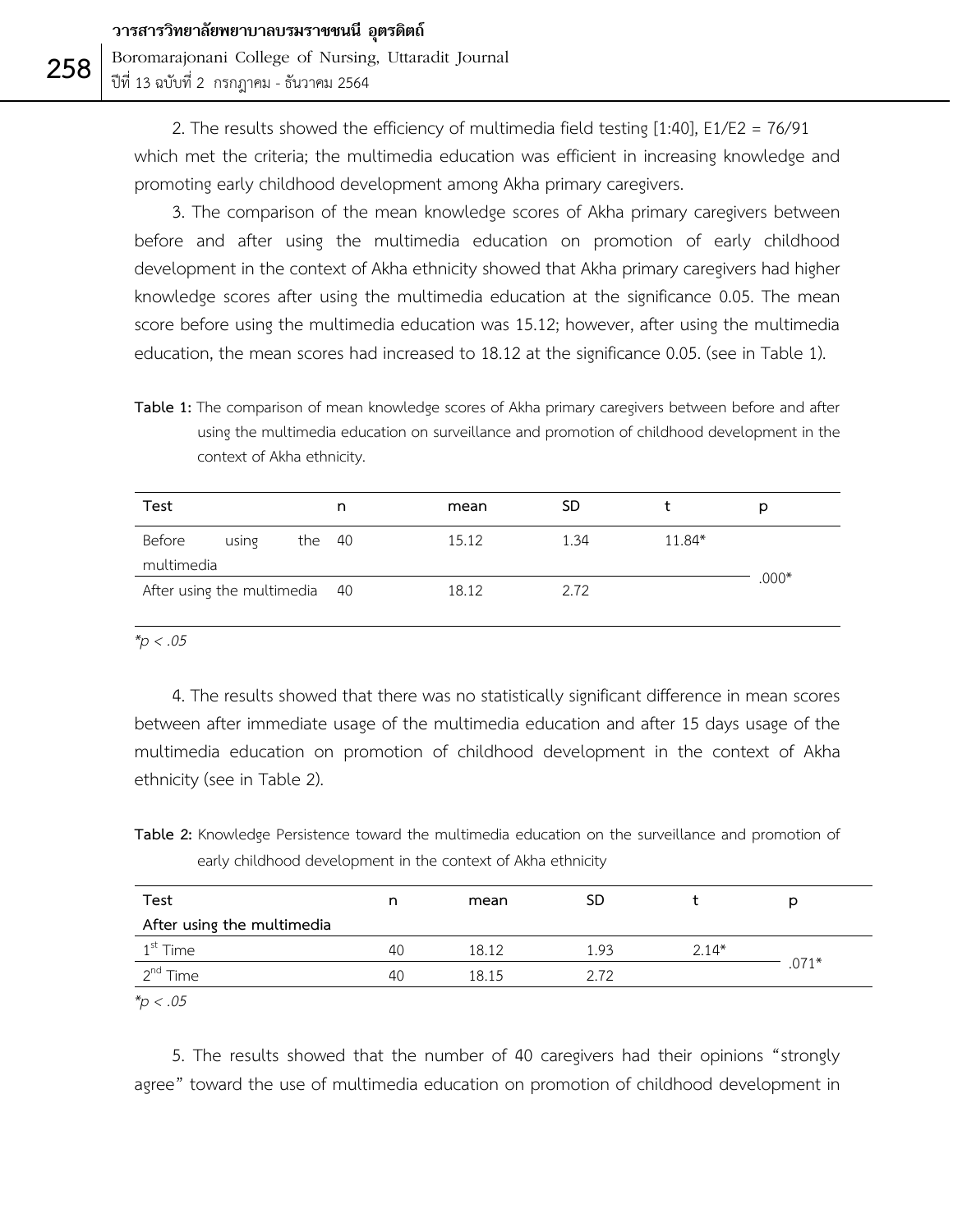term of these features: media characteristics suitable for users, completeness/comprehensive, of the content, content neither too easy nor too difficult, new content to learn, content understandable, clear and easy to understand of presented images, good sound quality, font styles, size, and color clear and easy to read, content interesting of the content, and overall satisfaction of the user (see in Table 3).

|                                            | Table 3: Akha primary caregivers' opinions toward multimedia education on promotion of early childhood |  |
|--------------------------------------------|--------------------------------------------------------------------------------------------------------|--|
| development in the context Akha ethnicity. |                                                                                                        |  |

| Assessment                                                  | Mean | SD. | Comments              |
|-------------------------------------------------------------|------|-----|-----------------------|
| Media characteristics suitable for users                    | 4.75 | .44 | Strongly Agree        |
| Content comprehensive/completeness                          | 4.63 | .49 | Strongly Agree        |
| Content neither too easy nor too hard                       | 4.58 | .64 | <b>Strongly Agree</b> |
| New content to learn                                        | 4.58 | .50 | <b>Strongly Agree</b> |
| Content understandable                                      | 4.65 | .48 | <b>Strongly Agree</b> |
| Images presented clear and easy to understand.              | 4.78 | .42 | <b>Strongly Agree</b> |
| Good sound quality                                          | 4.75 | .44 | <b>Strongly Agree</b> |
| Font styles, size and color clear and easy to read.         | 4.75 | .44 | <b>Strongly Agree</b> |
| Content interesting                                         | 4.73 | .45 | Strongly Agree        |
| Overall, users were satisfied with the multimedia education | 4.75 | .44 | <b>Strongly Agree</b> |
| Conclusion                                                  | 4.69 | .64 | Strongly Agree        |

### **Discussion**

In this research, the researcher discussed the results according to the following objectives:

 **Objective 1: The aimwas to conduct a situation analysis on early childhood development in the context of Akha ethnicity.** The findings showed four main points explaining the situation including beliefs, knowledge, activities, and obstacles regarding promotion of early childhood development.

1) Akha children have to carry on family line and inherit their own race; in which this belief is consistent with the Eastern Nations (IMPECT, 2020; Jeff, 2014). Children have to grow up physically and mentally strong without any disabilities. Due to the lifestyle of Akha ethnicity in the past, they relocated their homes in search for abundant areas for agriculture. Born children must be physically healthy as not to be a burden for family members when migrating (IMPECT, 2020; Jeff, 2014). When the new baby is born, the family will hold a blessing ceremony for the baby. They believe that the ritual is to welcome holy soul to protect the baby and to inform the ancestral spirits to protect the child from being sick (MSDHS, 2015). Akha people believe that once their ancestors died, their souls would return to the land where they were born to help protect family members (IMPECT, 2020; Jeff, 2014). In addition, if a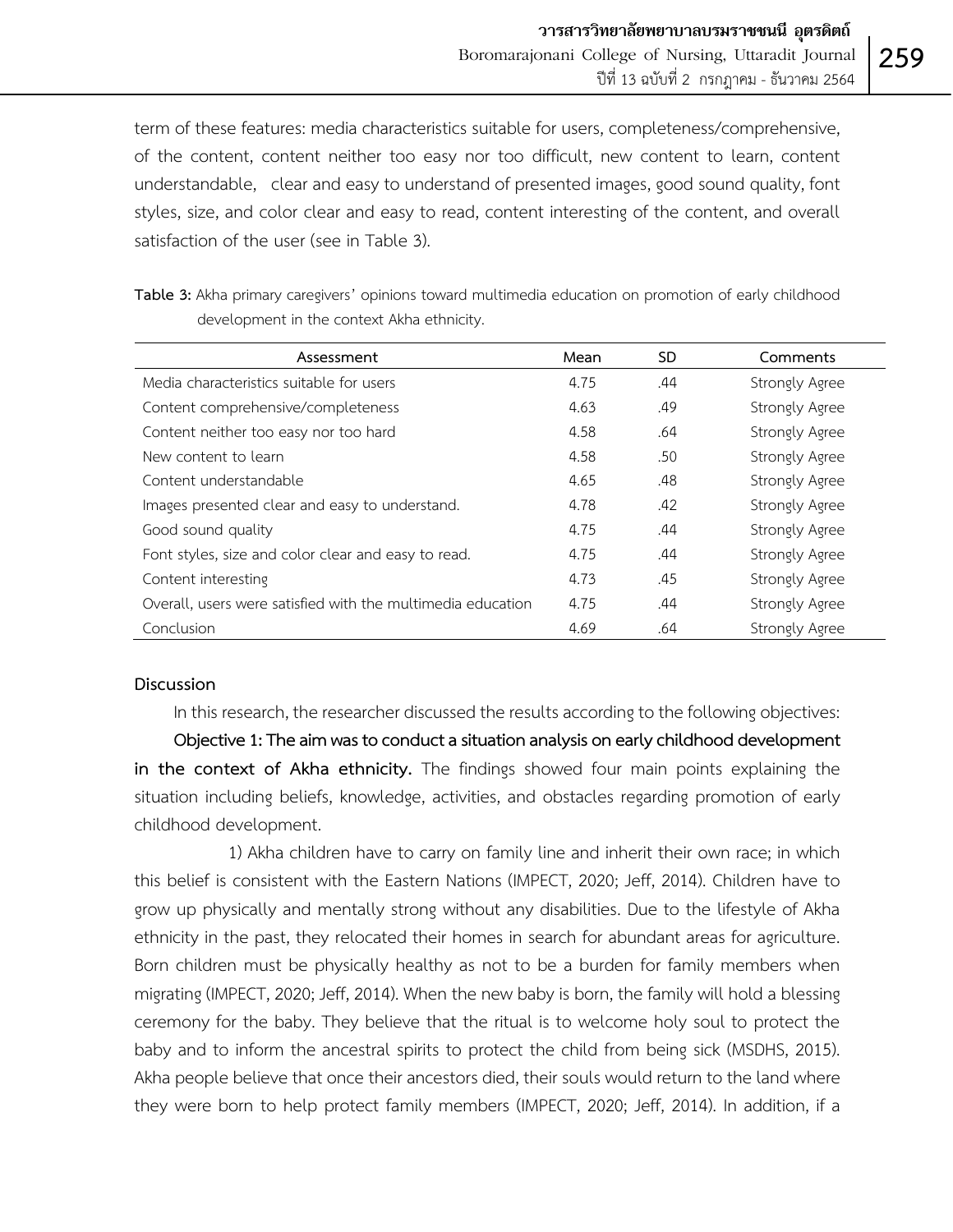Boromarajonani College of Nursing, Uttaradit Journal ปีที่ 13 ฉบับที่ 2 กรกฎาคม - ธันวาคม 2564

child is sick, it is caused by angry spirits; in which there could be a person doing something wrong and a child gets punishment. Therefore, family members have to perform a ritual reuniting the holy soul with the child's body in order to recover from sickness. Children who have strong physical, mental, and spiritual health will be able to learn something new. As a consequence, they will develop at a pace that is appropriate for their ages. This is consistent with ethnographic studies on beliefs among Akha ethnic group (Jeff, 2014).

2) In term of knowledge, it found that Akha mothers were educated regarding surveillance and promotion of early childhood development at the hospital where they gave birth and where their children received vaccinations. Nowadays, public health in Thailand provides more health services to remote areas than the past. Akha people realize the great importance to the survival of mother and child health; therefore, safe delivery and vaccinations are top priority for Akha family (Jeff, 2014). As a result, many Akha mothers deliver the baby and take their children to receive vaccinations at public health facilities more comparing to the past. The findings showed that Akha mothers have knowledge regarding early childhood development obtained from health facility; however, primary caregivers who are grandmothers or elders in the family did not have appropriate knowledge resulting in a slow development of a child. Moreover, elderly caregivers were not able to communicate in Thai language which could create an obstacle in obtaining health information from public health staff. In addition, it is difficult to use the DSPM or DAIM instrument to identify a child's delayed development.

3) Two most common activities used for promoting early childhood development among Akha ethnic group were letting children play freely and telling tribal stories to children. It's because Akha people build houses close to each other, children have playmates of the same age in the neighborhood. Children create toys found from nature; and their creativity are encouraged from nature and its surroundings (Jeff, 2014).

4) There were several obstacles in promoting early childhood development among Akha ethnicity; for instance, elders who played a role as a primary caregiver were not able to communicate in Thai; it is difficult to commute from their residence to hospital located in the city, they live in a remote area which is far from health promoting hospital and they lack appropriate learning material to educate primary caregivers toward surveillance and promotion of early childhood development.

# **Objective 2: To develop and to assess multimedia education on promotion of early childhood development in the context of Akha ethnicity.**

The efficiency of the multimedia test showed  $E1/E2 = 76/91$  which all met the criteria.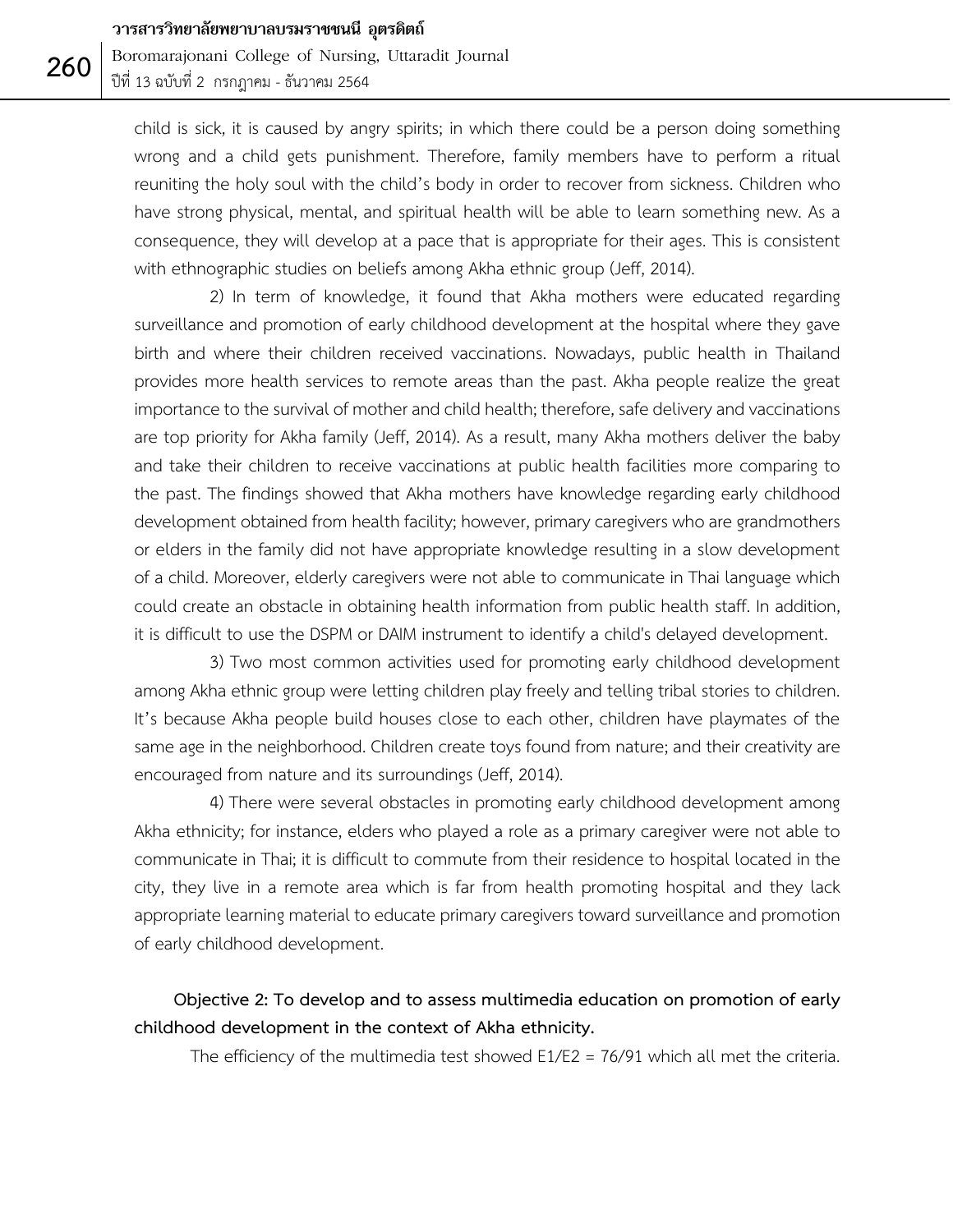Based on the test results, the multimedia education was efficient in increasing knowledge and promoting early childhood development among Akha primary caregivers. The researcher developed the multimedia education in Akha language. Back translation method was employed to translate the completed translation back into the original language in order to avoid any meaning differences between the two languages. The media contained images and sound that allowed users to learn detailed content in a concrete way, which it is more effective comparing to the traditional class lecture. Moreover, it helped users to continue engage in learning and comprehend the content shown in the media through the sound and animation in the context of Akha ethnicity. In addition, the content used in the multimedia education has been revised several times according to the recommendations of Akha primary caregivers and the correctness clarity of the academic content. In order to provide users with different learning abilities and comprehend academic content with reasonable duration without feeling boredom while learning, the researcher and media production team adjusted the length and divided the content into 16 episodes. Each episode contained learning content according to the age of children which allowed users to choose the episode that interest them. More importantly, the multimedia education contained animated introduction; in which the media producer designed acartoon characters that maintained the Akha's identity through the sound, the dress and actual situations. The actors and voice actors are Akha people who are currently residing in Mae Fa Luang district. These features helped attract learning attention of the users and made them feel that the multimedia education was developed especially for Akha people.

# **Objective 3: To compare knowledge scores of the Akha primary caregivers before and after using the multimedia education was developed.**

The comparison of the scores between before and after using the multimedia education on promotion of early childhood development in the context of Akha ethnicity showed that Akha primary caregivers had higher knowledge scores after using the multimedia education at the significance 0.05. This enabled Akha primary caregivers to understand and learn the content better than listening to teaching staff who used academic Thai language. Moreover, the multimedia education contains images and sound that portrays actual situations in the context of Akha ethnicity, which can stimulate the learning experience through sensory including eyes and ears causing users to pay attention and perceive information while using the media. The features in developed multimedia education in the context of Akha ethnicity helped create a process of learning among users. This is consistent with the theory of learning; in which the learning process requires three important components including stimulus, learner, and response. In this study, multimedia education was used as a stimulated learning tool applied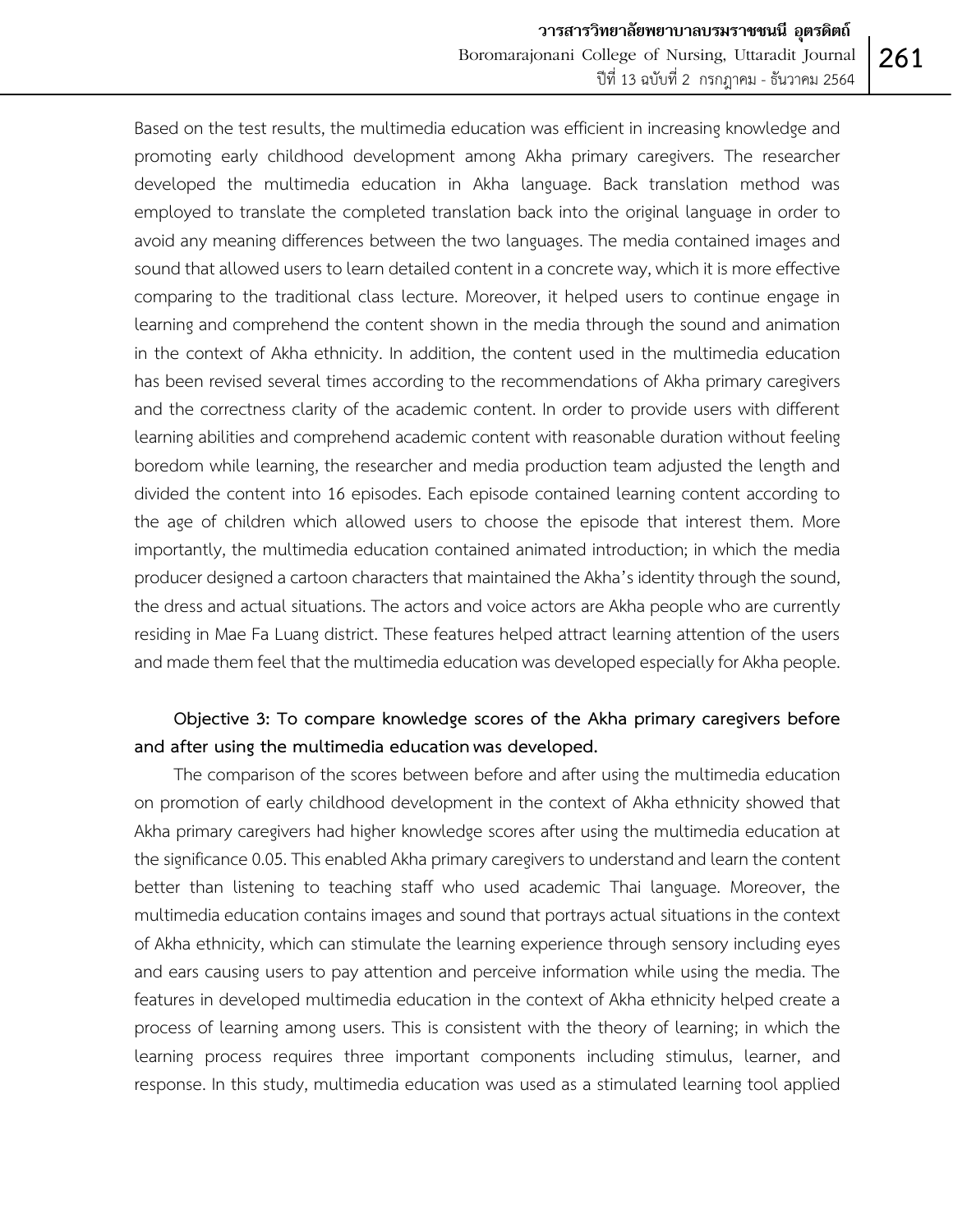Boromarajonani College of Nursing, Uttaradit Journal ปีที่ 13 ฉบับที่ 2 กรกฎาคม - ธันวาคม 2564

from the theory of learning process in order to motivate the Akha primary caregivers to realize the importance gained that will benefit to their children. In turn, it created a change response according to new knowledge gained among Akha primary caregivers (Mirror foundation, 2020; Xianhong, 2017).

# **Objective 4: To study knowledge persistence toward multimedia education of the Akha's primary caregivers**

The result showed that there was no statistically significant difference in mean scores between after immediate usage of the multimedia education and after 15 days usage of the multimedia education on promotion of childhood development in the context of Akha ethnicity at the significance level .05. This can be explained that the developed multimedia was presented in many features including slides and cartoon animation with fonts and sound in the context of Akha ethnicity which enabled users to understand easier and become familiar with the media. This enabled Akha primary caregivers to gain tangible learning experience and to comprehend detailed content shown in the media which helped users to memorize faster and obtain knowledge longer better than learning from staff through class lecture (Xianhong, 2017).

# **Objective 5: To explore opinions of primary caregivers toward using a multimedia education**

The findings showed that the number of 40 primary caregivers had their opinions "strongly agree" toward the use of multimedia education on promotion of childhood development ( $\bar{\chi}$ = 4.75, SD=0.64) as shown in the Table 3. It's because the multimedia education was brainstormed and developed by real media users including Akha primary caregivers, media production team, and experts in the field of child development. Moreover, there had been several revisions of the media to meet the basis of academics, and more importantly it had been developed within the cultural context of Akha ethnicity. With the involvement of Akha people in the process of production, they felt that this multimedia education on surveillance and promotion of childhood development was really suitably developed and created for them.

### **Recommendations**

1. A developed multimedia education from this research can be applied as a model development in providing education to other ethnic groups with similar cultural and community contexts.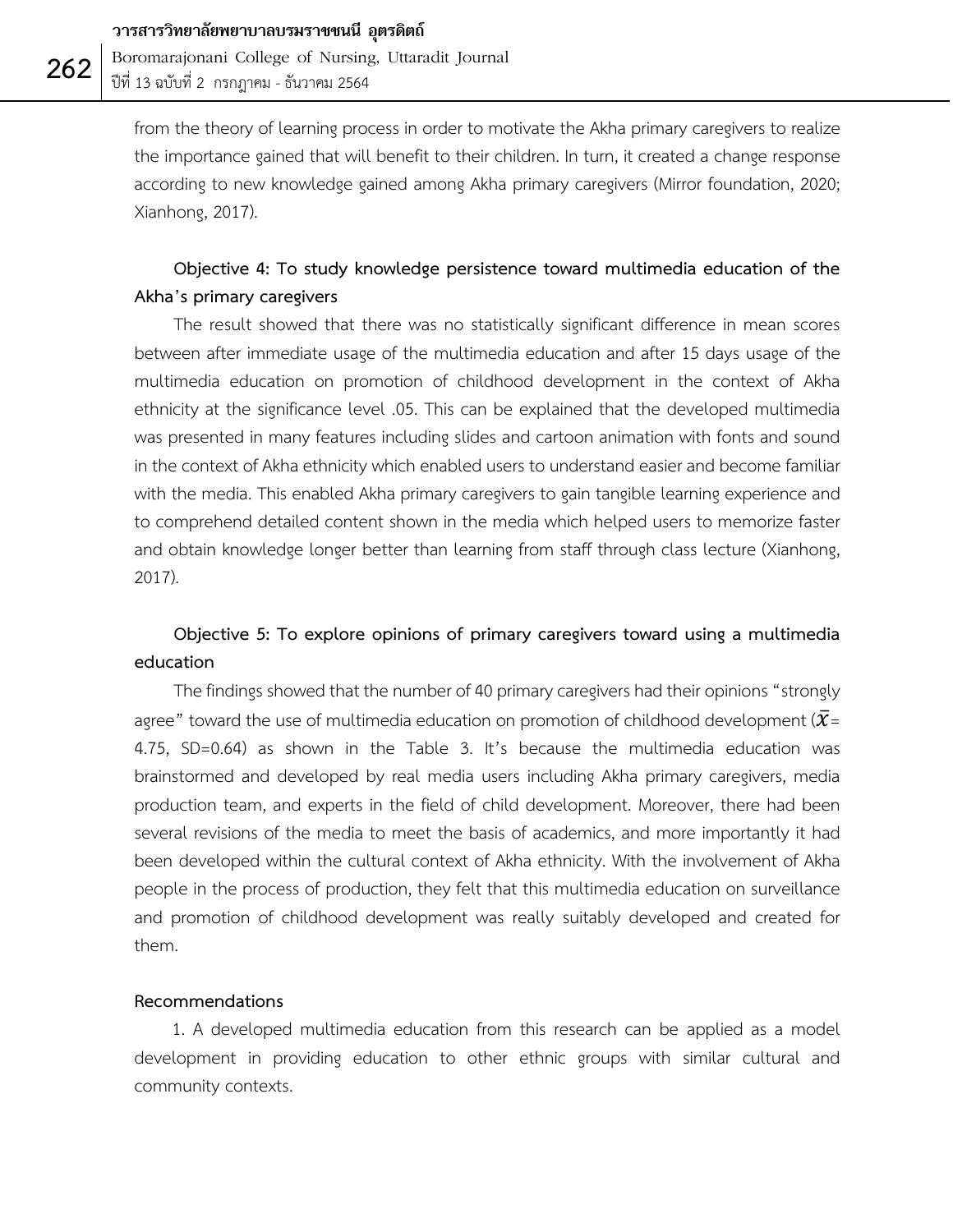2. A developed multimedia education from this research can be used as a tool in action research for promoting Akha child development.

## **Acknowledgement**

For research grants, the researcher wishes to acknowledge the National Research Council of Thailand (NRCT) and the Center of Excellence for the Hill Tribe Health Research (CEHR), Mae Fah Luang University. Phayao University's School of Nursing and Chaiang Mai University's School of Nursing have generously supported this research project. Thank you to all who have supported making this project a great success.

## **References**

Baddelay, A. (2012). Working memory: theories, models, and controversies. Annual Review of Psychology, 63, 1-29. doi:10.1146/annurev-psych-120710-100422.

- Black, M.M., Walker, S.P., Fernald, L.C.H, Andersen, C.T., DiGirolamo, A.M., Lu C., et al. (2016). Early childhood development coming of age: science through the life course. The Lancet*, 389*(10064), *77-90*. doi: 10.1016/S0140-6736(16)31389-7.
- Google, "Google Map API," [online]. Retrieved (2020, September 10). from https://www.google.co.th/maps/dir/. (in Thai).
- Graneheim, U.H. & Lundman, B. (2004) Qualitative Content Analysis in Nursing Research: Concepts, Procedures and Measures to Achieve Trustworthiness. Nurse Education Today, 24, 105-112. http://dx.doi.org/10.1016/j.nedt.2003.10.001
- Health Data Center (HDC). (2020). Early childhood development statistics, Chiang Rai, Thailand*.* Health data center, Ministry of Public Health. Retrieved (2020, September 10). from https://hdcservice.moph.go.th/. (in Thai).
- Inter Mountain Peoples' Education and Culture in Thailand Association (IMPECT). (2020). Ahka. Retrieved (2020, September 10). from https://impect.or.th/?p=14903. (in Thai).
- Jeff, H. (2014). Fact and Details: Akha Minority. Retrieved (2020, September 10). from http://factsanddetails.com/asian/cat66/sub417/item2745.html. (in Thai).
- Promwong, C. (2013). Media performance testing or teaching series. Silpakorn Education and Research Journal, 5(1), 7-20. (in Thai).
- Ministry of Social Development and Human Security (MSDHS). (2015). Master plan of ethnic groups development in Thailand (2558-2560). Retrieved (2020, September 10). from http://www.harvardasia.co.th/wp-content/uploads/2016/09/503.pdf. (in Thai).